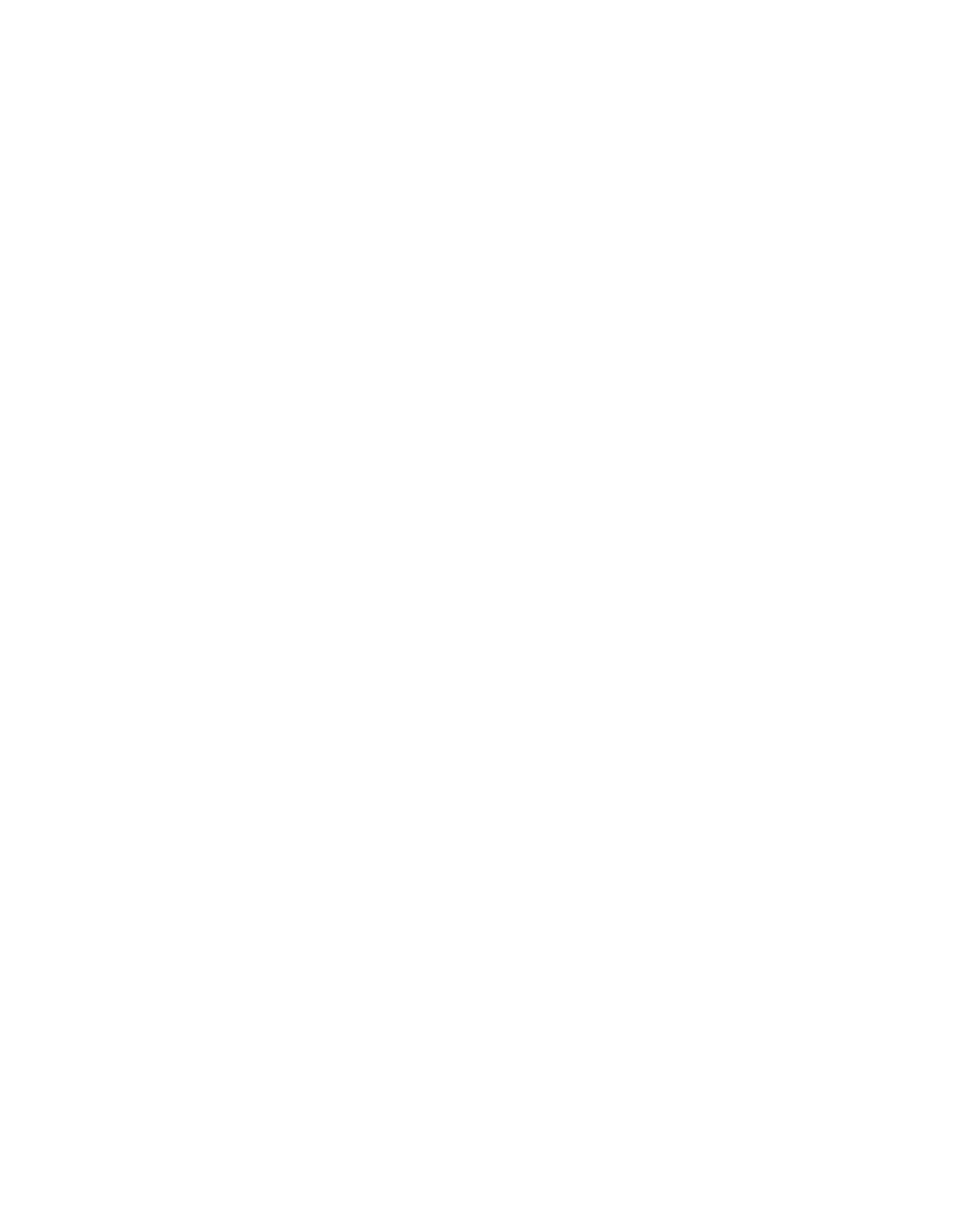# *A Literature Review On The Performance Of Narrow-Diameter Implants For Long-Term Overdenture Applications In Maxillary And Mandibular Jaws*

# **Background**

The application and popularity of small-diameter implants or "mini-implants" has advanced significantly since they were first introduced to the market in the 1990s. The first "mini-implants" were approximately 1.8mm to 2.0mm in diameter, machined-surfaced and designed so that they could be placed with minimal disruption to the alveolar bone. Their initial intended use were as transitional devices for temporary stabilization of a patient's immediate prosthesis during the healing phase of submerged standard-diameter implants (SDIs) planned for support of permanent restorations. When used as a transitional device, the mini-implant could provide adequate stability and enhanced mastication while allowing the buried SDIs to osseointegrate during the conventional 4-6 month healing protocol. While mini-implants were generally removed at the end of the transitional period, they were discovered to have osseointegrated to the same extent (bone-to-implant contact) as SDIs [Froum et al. 2005; Zubery et al. 1991].

Due to these findings, the designs and applications of mini-implants have evolved and today they are more commonly referred to as narrow-diameter implants (NDIs), having diameters ranging from 2.2mm to 3.0mm and with surface enhancements to further promote their use as permanent implants. NDIs are appropriate for severely resorbed edentulous regions or narrow ridges, are placed without surgical flap reflection and can be used to support both removable appliances and fixed restorations. When financial considerations play a role in treatment decisions, NDIs are also good options for the edentulous patient.

## **Objective**

The aim of this report is to determine survival rates of narrow-diameter implants placed for long-term stabilization of overdentures in either jaw.

# Methods

### Literature Search and Strategy

A literature search for journal articles published on clinical studies with outcomes for narrow-diameter implants (NDIs) placed in support of mandibular and/or maxillary overdentures was conducted. Additional inclusion criteria for final selection of studies included the following: NDI diameter ≤ 3.0mm, prospective or retrospective study designs and a follow-up duration  $≥$  12 months. Studies needed to provide data on the surgical flap reflection procedure, patient and implant numbers, jaw location, duration of follow-up observations, and cumulative survival rates (CSR). Studies excluded from final selection were those treating patients for transitional overdenture applications or in which data for permanent prostheses could not be separated from overdenture data.

The MEDLINE-indexed database was accessed at the PubMed.gov webpage and literature searches were conducted using the following keywords and combinations: "dental, implant, narrow, small, mini, diameter, miniimplant, overdenture, edentulous". Search filters included activation of: Humans, Journal type = Dental journals and Search field  $=$  Title/Abstract. The search strategy initially focused on selection of systematic reviews for NDIs that would yield the best potential sources of clinical data.

#### Clinical Data Selection Process

Figure 1 illustrates the selection process for the NDI overdenture clinical studies for this report. The four most recent systematic reviews were selected from the initial literature search: Ortega-Oller et al. 2014\*, Klein et al. 2014\*, Gleiznys et al. 2012\* and Sohrabi et al. 2012\*. Each of these articles reviews a distinct number of clinical studies (ranging from 16 to 41) on NDIs of varying diameters and used for different applications. All clinical studies reviewed were between 1995 and 2012. From these articles, clinical studies were selected based on data presented that met

\*BIOMET *3i* Implant clinical data was included in some of the studies reviewed by these authors as well as the PubMed search. However, BIOMET *3i* did not provide any financial support for the systematic reviews.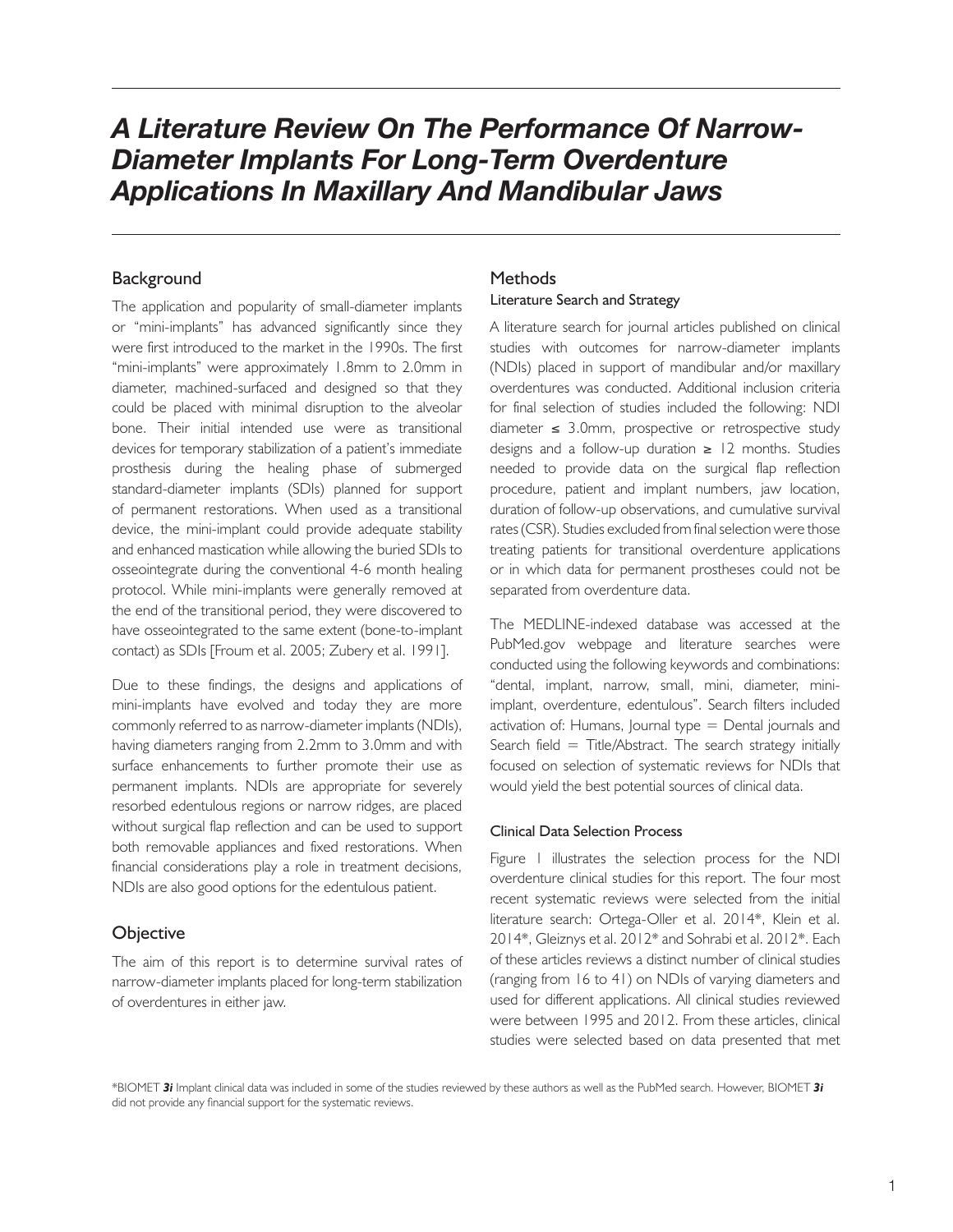

Figure 1. Literature Selection Strategy Process for Narrow-Diameter Implant (NDI) Overdenture Studies.

the inclusion criteria. A literature search was conducted in PubMed retrieving 311 Titles/Abstracts\* that were screened for publications not captured in any of the four systematic review articles. From the 311 Title/Abstracts, 19 additional studies were identified, giving a pooled total of 50 studies that fit the inclusion criteria. Within the pooled total, 22 replicates were identified and subtracted to yield a total of 28 studies. At this point in the selection process, the 28 full-text articles were vetted for relevance and inclusion, concluding in a final selection of 13 studies from which clinical data on NDIs supporting overdenture-prostheses could be extracted.

#### **Results** Clinical Data

The 13 studies were published between 2005 and 2014 and include overdentures in both the mandible and maxilla. The following clinical data were extracted from each study and are presented in Table 1 (*see page 3*): study design and center, NDI diameter, surgical flap reflection (yes/no), numbers of patients and implants, location by jaw, duration of follow-up observations in months (or range), and percent cumulative survival rate (CSR%). Implant brands used in the studies are also presented.

\*BIOMET *3i* Implant clinical data was included in some of the studies reviewed by these authors as well as the PubMed search. However, BIOMET *3i* did not provide any financial support for the systematic reviews.

\*\*Studies that included BIOMET *3i* Implants did not meet the inclusion criteria for this literature review and were excluded in the selection process. BIOMET *3i* Implants are not part of the clinical data examined in this paper.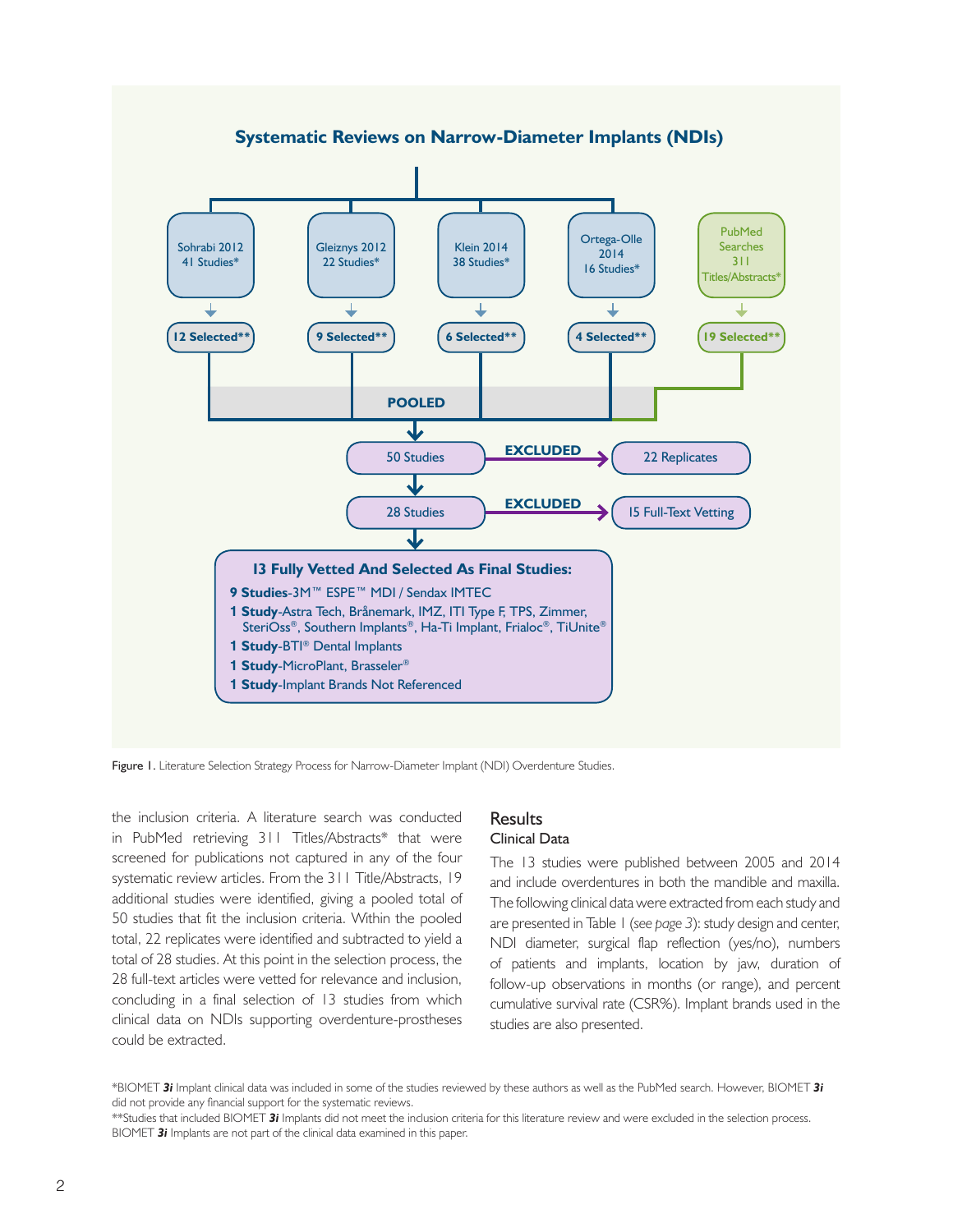| <b>Reference</b><br>Ist Author(s),<br>Year | <b>Study</b><br><b>Design</b>                | <b>Implant Brands</b>                                                                                                         | <b>NDI</b><br><b>Diameter</b><br>(mm) | <b>Surgical</b><br><b>Flap</b> | <b>N: Patients</b><br><b>N: NDIs</b>  | <b>Location</b><br>by Jaw | <b>Follow-up</b><br><b>Duration</b><br>(months) | <b>CSR</b><br>(%) |
|--------------------------------------------|----------------------------------------------|-------------------------------------------------------------------------------------------------------------------------------|---------------------------------------|--------------------------------|---------------------------------------|---------------------------|-------------------------------------------------|-------------------|
| <b>Bulard &amp; Vance</b><br>2005          | <b>RETRO Cohort</b><br>Multi-Center          | 3M™ ESPE™ MDI / Sendax IMTEC                                                                                                  | 1.8<br>2.1<br>2.4                     | No                             | <b>NA Patients</b><br>1.029 NDIs      | MAX&<br><b>MAND</b>       | [4 to 96]                                       | 91.2              |
| Griffitts et al.<br>2005                   | PRO-OBSV<br>Single Center                    | 3M™ ESPE™ MDI / Sendax IMTEC                                                                                                  | 1.8                                   | No                             | 24 Patients<br>116 NDIs               | <b>MAND</b>               | 8                                               | 97.4              |
| Cho et al.<br>2007                         | <b>RETRO</b><br>Case Series<br>Single Center | Astra Tech, Brånemark, IMZ, ITI<br>Type F, TPS, Zimmer, SteriOss®,<br>Southern Implants, Ha-Ti Implant,<br>Frialoc®, TiUnite® | 2.5<br>3.0<br>3.3                     | No                             | 10 Patients<br>34 NDIs                | <b>MAND</b>               | 23                                              | 94.1              |
| Anitua et al.<br>2008*                     | <b>RETRO Cohort</b><br>Single Center         | BTI® Dental Implants                                                                                                          | 2.5<br>3.0<br>3.3                     | Yes                            | NA Patients#<br>911 NDIS              | MAX&<br><b>MAND</b>       | 29                                              | 99.0              |
| Labarre et al.<br>2008                     | <b>RETRO</b><br>Single Center                | 3M™ ESPE™ MDI / Sendax IMTEC                                                                                                  | 1.8<br>2.1<br>2.4                     | Mixed                          | $({\sim})156$<br>Patients<br>626 NDIs | <b>MAND</b>               | [Up to 72]                                      | 92.6              |
| Morneburg &<br>Pröschel<br>2008            | PRO-OBSV<br>Case Series<br>Single Center     | MicroPlant, Brasseler®                                                                                                        | 2.5                                   | N/A                            | 67 Patients<br>134 NDIs               | <b>MAND</b>               | 72                                              | 95.5              |
| Anitua et al.<br>$2010**$                  | <b>RETRO Cohort</b><br>Multi-Center          | 3M™ ESPE™ MDI / Sendax IMTEC                                                                                                  | 2.5<br>3.0                            | Yes                            | 51 Patients<br>89 NDIs                | MAX&<br><b>MAND</b>       | 48                                              | 98.9              |
| Jofré et al.<br>2010                       | PRO-RCT<br>Single Center                     | 3M™ ESPE™ MDI / Sendax IMTEC                                                                                                  | 1.8                                   | <b>No</b>                      | 45 Patients<br>90 NDIs                | <b>MAND</b>               | 24                                              | 100               |
| Elsyad et al.<br>2011                      | PRO-OBSV<br>Single Center                    | 3M™ ESPE™ MDI / Sendax IMTEC                                                                                                  | 1.8                                   | <b>No</b>                      | 28 Patients<br>112 NDIs               | <b>MAND</b>               | 36                                              | 96.4              |
| Shatkin &<br>Petrotto<br>2012              | <b>RETRO Cohort</b><br>Single Center         | Implant Brands Not Disclosed                                                                                                  | 1.8<br>2.1<br>2.4                     | <b>No</b>                      | 1,260<br>Patients<br>2.200 NDIs       | MAX&<br><b>MAND</b>       | 42<br>$\lceil$ to 144]                          | 88.1              |
| Mundt et al.<br>2013                       | <b>RETRO</b><br>Multi-Center                 | 3M™ ESPE™ MDI / Sendax IMTEC                                                                                                  | 1.8<br>2.1<br>2.4                     | <b>No</b>                      | 133 Patients<br>738 NDIs              | MAX&<br><b>MAND</b>       | [7 to 6]                                        | 95.9              |
| Maryod et al.<br>2014                      | PRO-RCT<br>Single Center                     | 3M™ ESPE™ MDI / Sendax IMTEC                                                                                                  | 1.8                                   | No                             | 30 Patients<br>120 NDIs               | <b>MAND</b>               | 36                                              | 94.2              |
| Preoteasa et al.<br>2014                   | PRO-OBSV<br>Single Center                    | 3M™ ESPE™ MDI / Sendax IMTEC                                                                                                  | 1.8<br>2.1<br>2.4                     | No                             | 23 Patients<br>110 NDIs               | MAX&<br><b>MAND</b>       | 36                                              | 92.7              |

#### **KEY**

NDI = Narrow Diameter Implant; OVD = Overdenture; NA = Not Available; N = Number; mm = Millimeter; PRO = Prospective; OBSV = Observational; RETRO = Retrospective; RCT = Randomized Controlled Trial; MAX = Maxilla; MAND = Mandible; CSR = Cumulative Survival Rate.

#### **Footnotes**

\* This study also includes implants with diameters of 3.75mm and above (N = 4,876). The number of implants and the CSR reported in the table are clinical data for the NDIs exclusively.

\*\* This study includes OVDs (30.3% of NDIs), fixed partial dentures (55.1%) and single tooth restorations (13%). Clinical data reported in the table for Patient (N), NDI (N) and CSR (%) are for all study implants and treatment modalities. The patient number is for the total number of patients in the study; the number of patients with OVDs cannot be separated.

# This study includes both OVDs and fixed prostheses. The total number of patients in the study is 1,060; the number of patients with OVDs cannot be separated.

(~) Patient number was not specified in this study but the number is based on four NDIs per each MAND OVD per Methods section.

Table I. Clinical Data on Narrow Diameter Implant Supported Overdentures.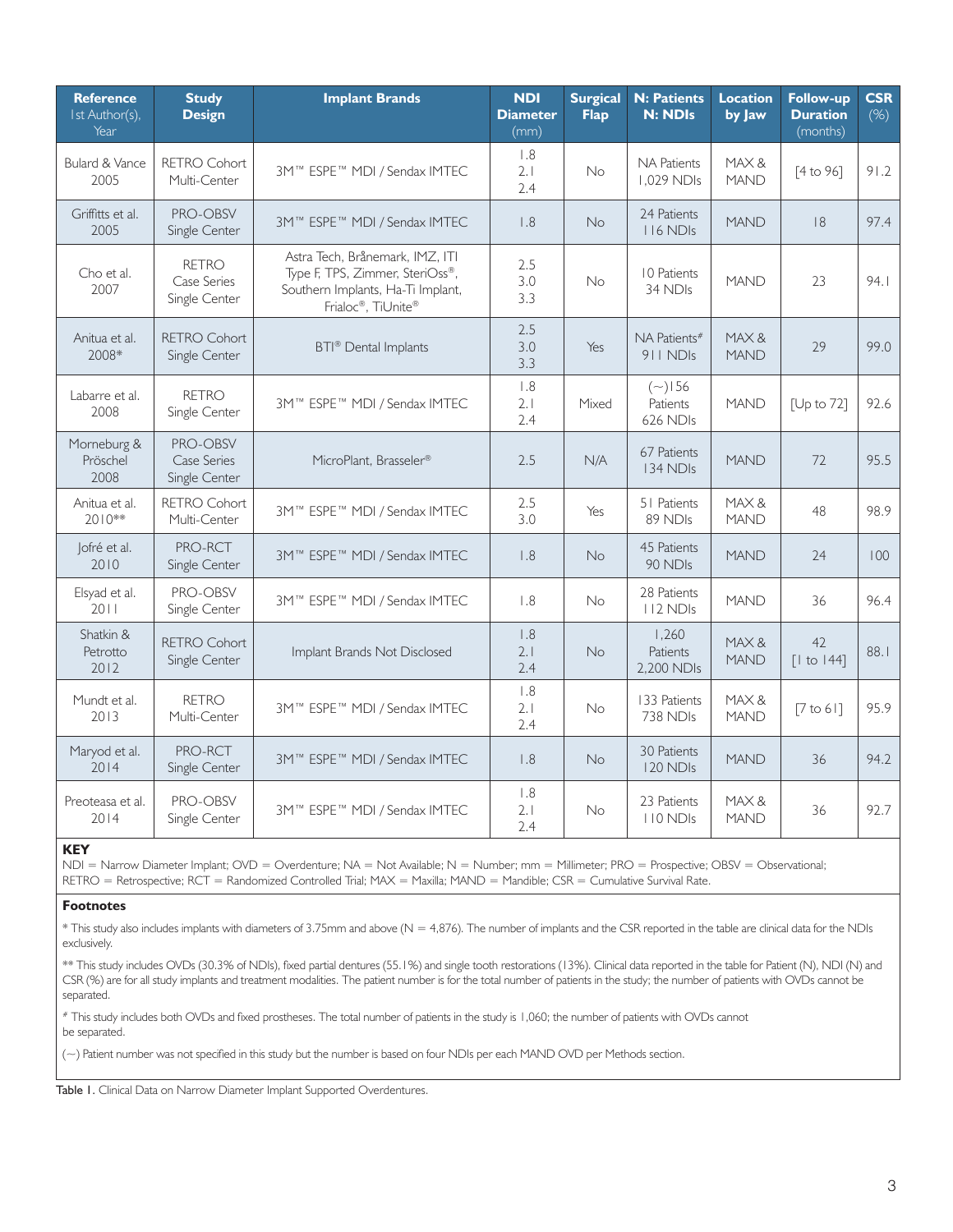| <b>CATEGORIES OF STUDIES</b>                                                                                                                                                                        |   |  |
|-----------------------------------------------------------------------------------------------------------------------------------------------------------------------------------------------------|---|--|
| <b>Studies By Design</b>                                                                                                                                                                            |   |  |
| Prospective Observational:<br>3M™ ESPE™ MDI / Sendax IMTEC<br>MicroPlant, Brasseler®                                                                                                                |   |  |
| Prospective Randomized-Controlled Trials:<br>3M™ ESPE™ MDI / Sendax IMTEC                                                                                                                           |   |  |
| Retrospective:<br>Astra Tech, Brånemark, IMZ, ITI Type F, TPS,<br>Zimmer, SteriOss®, Southern Implants,<br>Ha-Ti Implant, Frialoc®, TiUnite®, BTI® Dental Implants,<br>3M™ ESPE™ MDI / Sendax IMTEC |   |  |
| <b>Studies By NDI Diameter</b>                                                                                                                                                                      |   |  |
| $1.8 \text{ mm}$                                                                                                                                                                                    |   |  |
| $1.8 - 2.4$ mm                                                                                                                                                                                      | 5 |  |
| $2.5 - 3.0$ mm                                                                                                                                                                                      |   |  |
| $2.5 - 3.3$ mm                                                                                                                                                                                      | I |  |
| <b>Studies by Surgical Flap Reflection</b>                                                                                                                                                          |   |  |
| Yes                                                                                                                                                                                                 |   |  |
| No                                                                                                                                                                                                  |   |  |
| Mixed                                                                                                                                                                                               |   |  |
| Surgical Flap Reflection not mentioned (excluded)                                                                                                                                                   |   |  |
| <b>Studies by Overdenture Jaw Location</b>                                                                                                                                                          |   |  |
| Mandibular Overdentures                                                                                                                                                                             |   |  |
| Maxillary Overdentures                                                                                                                                                                              |   |  |
| Overdentures in Both Jaws                                                                                                                                                                           |   |  |

Table 2. Total of Studies by Categories.

# Summary Statistics

The totals of studies by categories are presented in Table 2. Of the 13 studies, six are prospective and seven are retrospective and most (10) are single-center, with one being a university center at which undergraduate students performed the procedures (LaBarre et al. 2008). Studies listed by diameter show four being 1.8mm NDI and five having diameter sizes of 1.8mm, 2.1mm and 2.4mm, which are components of the MDI system (3M™ ESPE™ Dental Products) designed with an O-ball attachment for overdentures. Studies listed by surgical flap reflection show the majority (10) as minimally invasive (no flap reflection). Seven studies were populated exclusively with edentulous mandibular patients; there are no studies reporting on maxillary cases exclusively. For the 10 studies reporting duration of follow-up observations, the overall mean is three years and the range is 1.2 to six years.

Table 3 shows the weighted mean (WM) CSR for all 13 studies following a total 6,309 NDIs is 92.5%. A WM-CSR has also been calculated for a Selected 10 Studies with the exclusion of three large retrospective studies (Bulard & Vance 2005,

| <b>GROUPS OF STUDIES</b>                                                                                                                                                                                               | <b>DATA</b> |  |
|------------------------------------------------------------------------------------------------------------------------------------------------------------------------------------------------------------------------|-------------|--|
| All 13 Studies with Clinical Data:                                                                                                                                                                                     | 92.5%       |  |
| 3M™ ESPE™ MDI / Sendax IMTEC, Astra Tech,<br>Brånemark, IMZ, ITI Type F, TPS,<br>Zimmer, SteriOss®, Southern Implants,<br>Ha-Ti Implant, Frialoc®, TiUnite®,<br>BTI® Dental Implants, MicroPlant, Brasseler®           | 6,309 NDIs  |  |
| Selected 10 Studies (With 3 Excluded)*:                                                                                                                                                                                | 97.5%       |  |
| 3M™ ESPE™ MDI /Sendax IMTEC, Astra Tech,<br>Brånemark, IMZ, ITI Type F, TPS,<br>Zimmer, SteriOss®, Southern Implants,<br>Ha-Ti Implant, Frialoc®, TiUnite®                                                             | 2,454 NDIs  |  |
| <b>Selected Studies with CSRs for</b>                                                                                                                                                                                  | 96.8%       |  |
| <b>Mandibular Overdentures:</b><br>3M™ ESPE™ MDI / Sendax IMTEC, Astra Tech,<br>Brånemark, IMZ, ITI Type F, TPS, Zimmer,<br>SteriOss®, Southern Implants, Ha-Ti Implant,<br>Frialoc®, TiUnite®, MicroPlant, Brasseler® | 680 NDIs    |  |

Table 3. Weighted Mean and Totals of Narrow-Diameter Implants.

LaBarre et al. 2008 and Shatkin & Petrotto 2012) that lack the specificity critical to an evaluation of clinical data. In particular, these studies do not perform Kaplan Meier survival analyses, the number of patients lost-to-follow-up is unreported and two do not include duration of follow-up, which generates a CSR that is unreliable. Despite two publications having been cited in the systematic review articles (Bulard & Vance 2005; Shatkin & Petrotto 2012), all three are published in journals not included on Thomas Reuter's dental journals list for Impact Factors, which also justifies our decision to exclude them from this calculation. With these three studies excluded, the WM-CSR for the Selected 10 Studies and 2,545 NDIs is 97.5% (Table 3) – a comparable performance outcome to standard-diameter implants (Renouard & Nisand 2006).

Also of interest are clinical data for overdentures in the mandible and seven of the Selected Studies report on patients treated for edentulous mandibles, exclusively. Additionally, in Proetassa et al. 2014, the CSR for 74 mandibular overdenture NDIs is 100% with a mean follow-up of 36 months. For these selected seven studies, a total of 227 patients received 680 NDIs (average 3.0 NDI per OVD) and have a WM-CSR of 96.8% with a mean duration of 35 months (Table 3.).

## **Conclusion**

- 1. NDI systems have transitioned from being used as temporary support devices to long-term stabilization implants.
- 2. An abundance of long-term clinical data is available to document their utility and performance for overdenture applications in both jaws.
- 3. Clinical performance rates of NDIs are similar to those of standard-diameter implants.

\*The following retrospective studies were excluded due to the lack of specificity on critical data: Bulard & Vance 2005, LaBarre et al2008, and Shatkin & Petrotto 2012.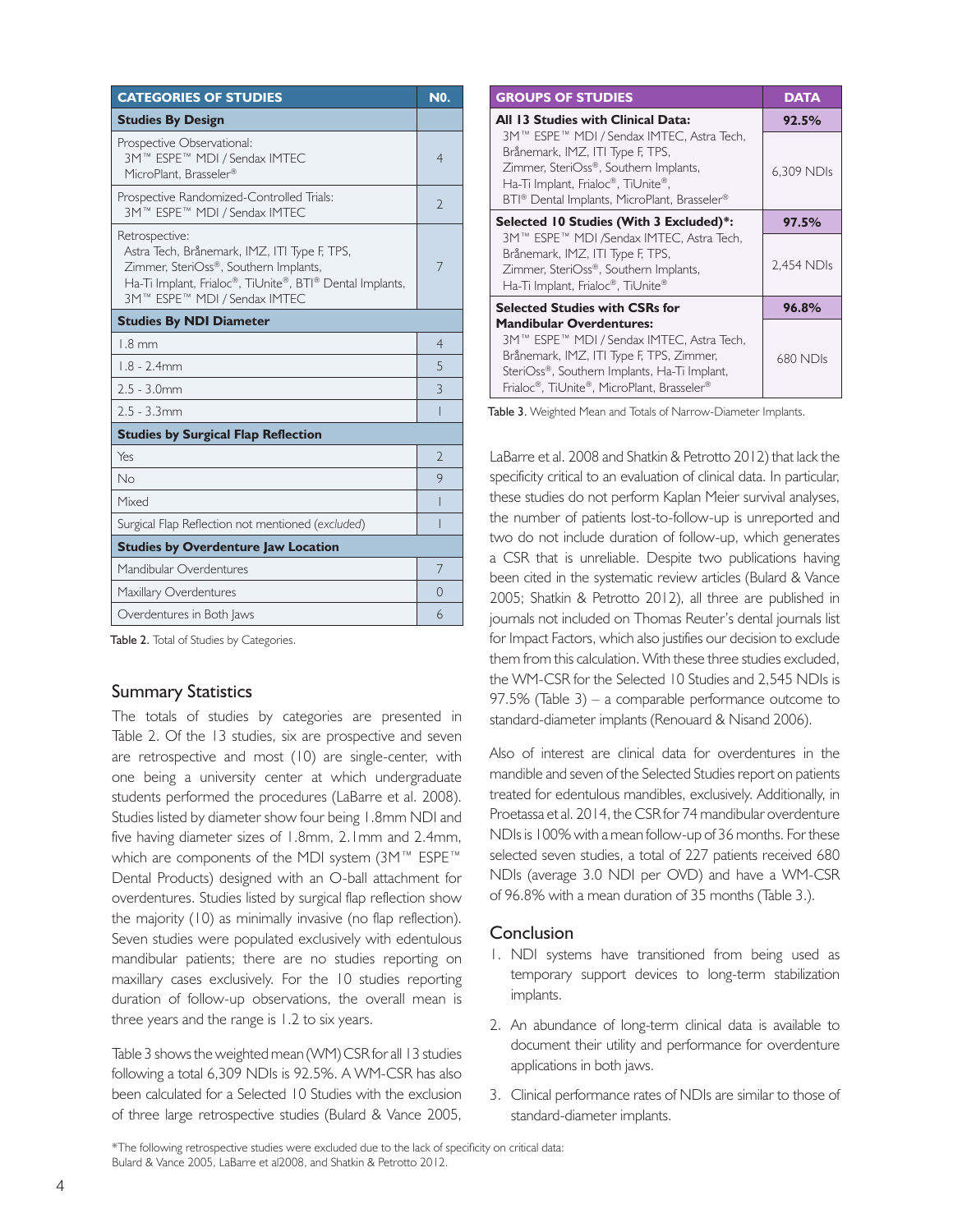# **References**

Anitua E, Errazquin JM, de Pedro J, Barrio P, Begoña L, Orive G. Clinical evaluation of Tiny® 2.5- and 3.0-mm narrow-diameter implants as definitive implants in different clinical situations: a retrospective cohort study. *Eur J Oral Implantol*. 2010;3:315-322.

Anitua E, Orive G, Aguirre JJ, Ardanza B, Andía I. 5-year clinical experience with BTI dental implants: risk factors for implant failure. *J Clin Periodontal*. 2008;35:724-732.

Bulard RA, Vance JB. Multi-clinic evaluation using mini-dental implants for long-term denture stabilization: a preliminary biometric evaluation. *Compend Contin Educ Dent*. 2005;26:892-897.

Cho SC, Froum S, Tai CH, Cho YS, Elian N, Tarnow DP. Immediate loading of narrow-diameter implants with overdentures in severely atrophic mandibles. *Pract Proced Aesthet Dent*. 2007;19:167-174.

Elsyad MA, Gebreel AA, Fouad MM, Elshoukouki AH. The clinical and radiographic outcome of immediately loaded mini implants supporting a mandibular overdenture. A 3-year prospective study. *J Oral Rehabil*. 2011;38:827-834.

Froum SJ, Simon H, Cho SC, Elian N, Rohrer MD, Tarnow DP. Histologic evaluation of bone-implant contact of immediately loaded transitional implants after 6 to 27 months. *Int J Oral Maxillofac Implants*. 2005;20:54-60.

Gleiznys A, Skirbutis G, Harb A, Barzdziukaite I, Grinyte I. New approach towards mini dental implants and small-diameter implants: an option for long-term prostheses. *Stomatologija*. 2012;14:39-45.\*

Griffitts TM, Collins CP, Collins PC. Mini dental implants: an adjunct for retention, stability and comfort for the edentulous patient. *Oral Surg Oral Med Oral Pathol Oral Radiol Endod*. 2005;100:e81-84.

Jofré J, Cendoya P, Munoz P. Effect of splinting mini-implants on marginal bone loss: a biomechanical model and clinical randomized study with mandibular overdentures. *Int J Oral Maxillofac Implants*. 2010;25:1137-1144.

Klein MO, Schiegnitz E, Al-Nawas B. Systematic review on success of narrow-diameter dental implants. *Int J Oral Maxillofac Implants*. 2014;29 Suppl:43-54.\*

LaBarre EE, Ahlstrom RH, Noble WH. Narrow diameter implants for mandibular denture retention. *J Calif Dent Assoc*. 2008;36:283-286.

Maryod WH, Ali SM, Shawky AF. Immediate versus early loading of miniimplants supporting mandibular overdentures: a preliminary 3-year clinical outcome report. *Int J Prosthodont*. 2014;27:553-560.

Morneburg TR, Pröschel PA. Success rates of microimplants in edentulous patients with residual ridge resorption. *Int J Oral Maxillofac Implants*. 2008;23:270-276.

Mundt T, Schwahn C, Stark T, Biffar R. Clinical response of edentulous people treated with mini dental implants in nine dental practices. *Gerodontology*. 2013 Jul 17.[Epub ahead of print]

Ortega-Oller I, Suárez F, Galindo-Moreno P, Torrecillas-Martínez L, Monje A, Catena A, Wang HL. The influence of implant diameter on its survival: a meta-analysis based on prospective clinical trials. *J Periodontal*. 2014;85:569-580.\*

Preoteasa E, Imre M, Preoteasa CT. A 3-year follow-up study of overdentures retained by mini-dental implants. *Int J Oral Maxillofac Implants*. 2014;29:1170-1176.

Renouard F, Nisand D. Impact of implant length and diameter on survival rates. *Clin Oral Implants Res.* 2006;17 Suppl 2:35-51.

Shatkin TE, Petrotto CA. Mini dental implants: a retrospective analysis of 5640 implants placed over a 12-year period. *Compend Contin Educ Dent*. 2012;33 Spec 3:2-9.

Sohrabi K, Mushantat A, Esfandiari S, Feine J. How successful are small-diameter implants? A literature review. *Clin Oral Implants Res*. 2012;23:515-525.\*

Zubery Y, Bichacho N, Moses O, Tal H. Immediate loading of modular transitional implants: a histologic and histomorphometric study in dogs. *Int J Periodontics Restorative Dent*. 1999;19:343-353.

\*BIOMET *3i* Implant clinical data was included in some of the studies reviewed by these authors as well as the PubMed search. However, BIOMET *3i* did not provide any financial support for the systematic reviews.

\*\*Studies which included BIOMET *3i* Implants did not meet the inclusion criteria for this literature review and were excluded in the selection process. BIOMET *3i* Implants are not part of the clinical data examined in this paper.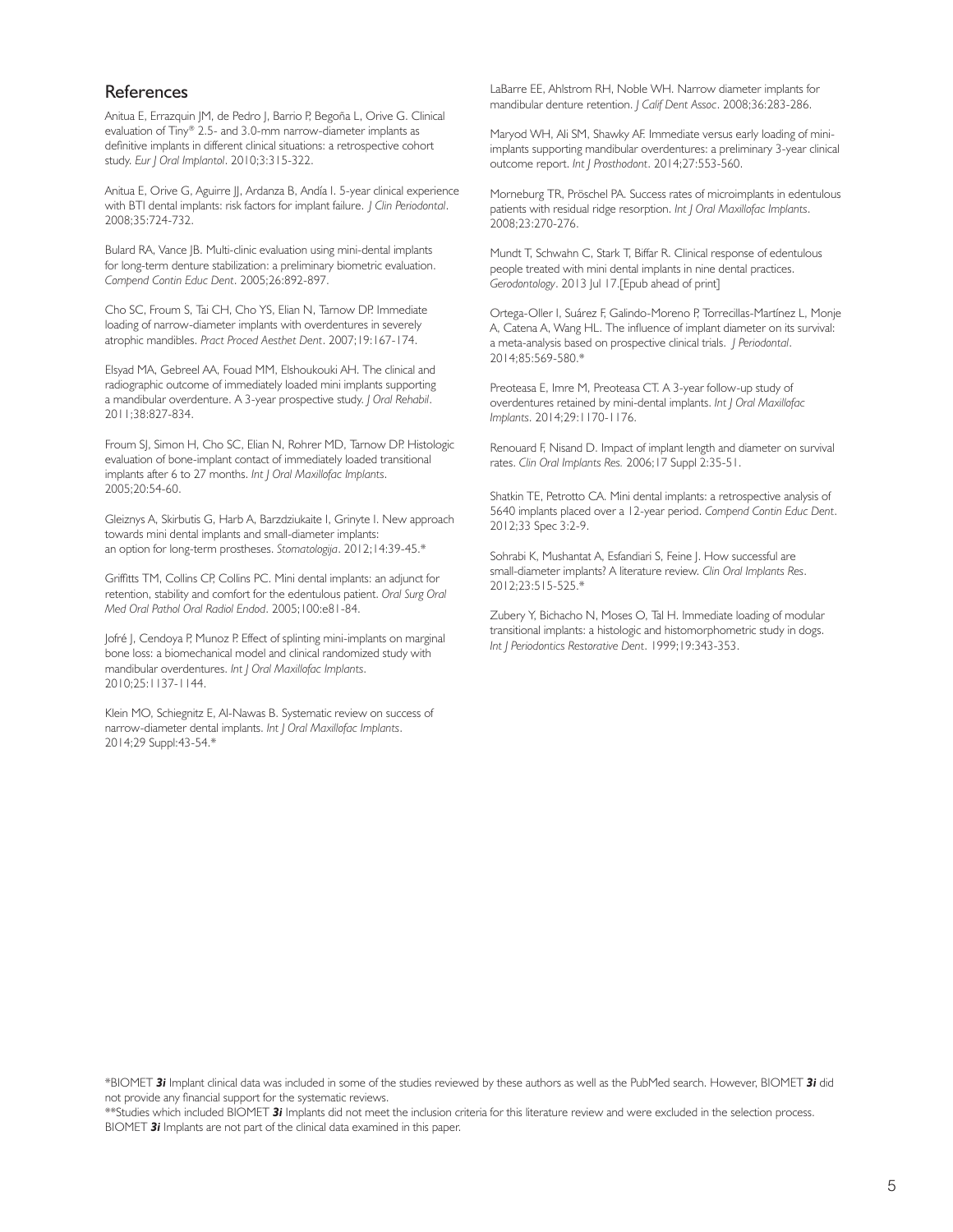| Notes                    |
|--------------------------|
|                          |
|                          |
|                          |
|                          |
|                          |
|                          |
|                          |
|                          |
|                          |
|                          |
|                          |
|                          |
|                          |
|                          |
|                          |
| $\overline{\phantom{0}}$ |
|                          |
|                          |
|                          |
|                          |
|                          |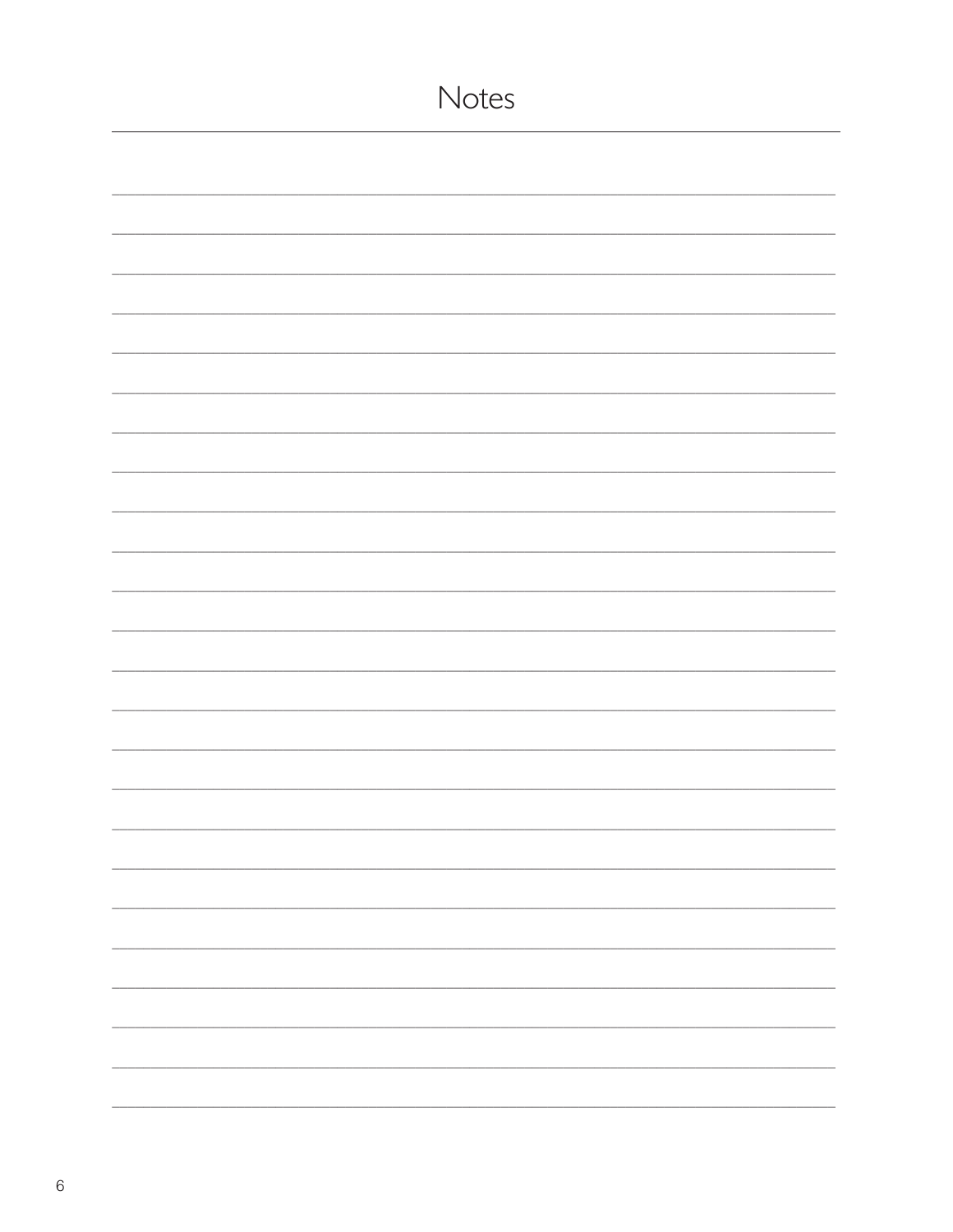| Notes |
|-------|
|       |
|       |
|       |
|       |
|       |
|       |
|       |
|       |
|       |
|       |
|       |
|       |
|       |
|       |
|       |
|       |
|       |
|       |
|       |
|       |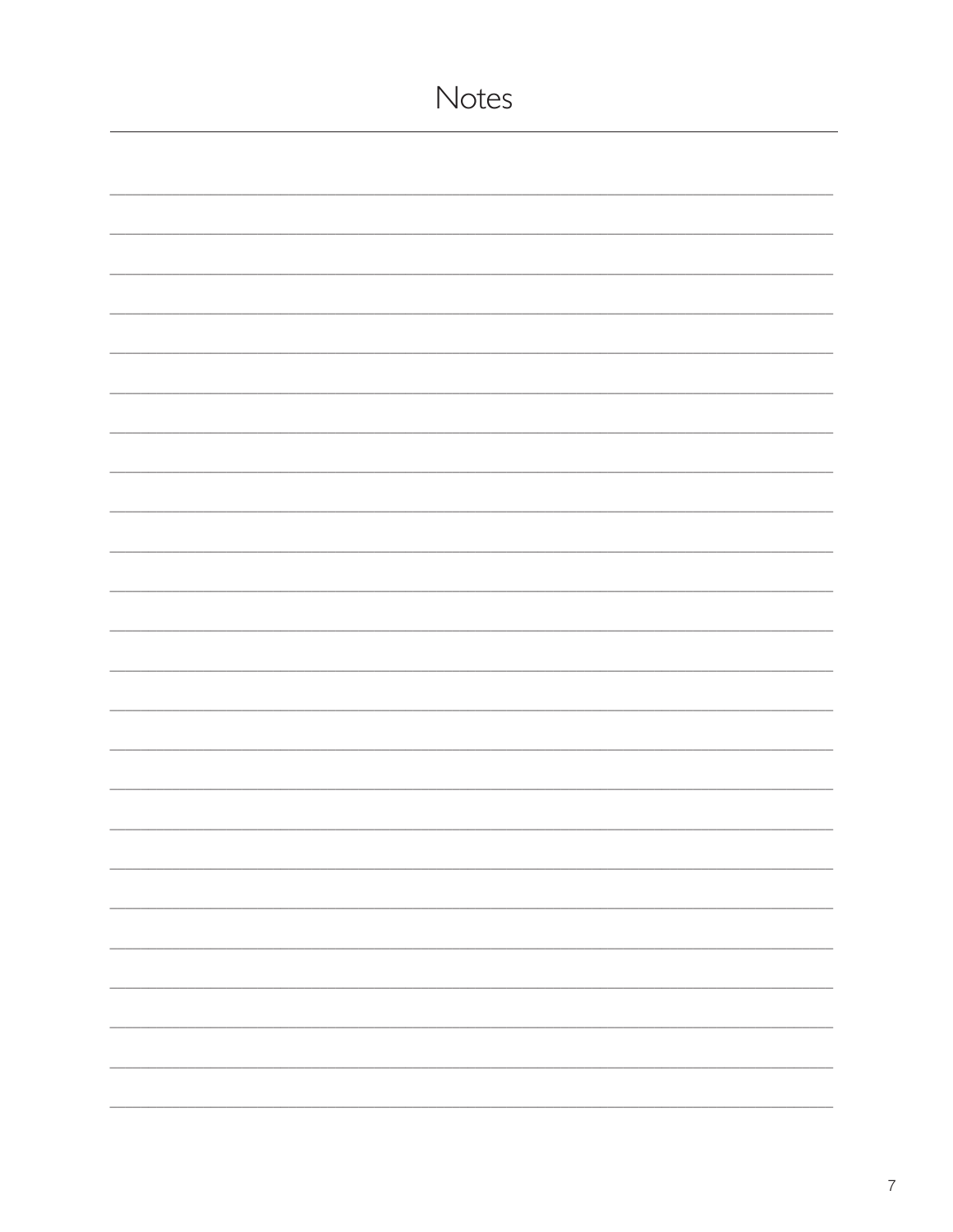| Notes                    |
|--------------------------|
|                          |
|                          |
|                          |
|                          |
|                          |
|                          |
|                          |
|                          |
|                          |
|                          |
|                          |
|                          |
|                          |
|                          |
|                          |
| $\overline{\phantom{0}}$ |
|                          |
|                          |
|                          |
|                          |